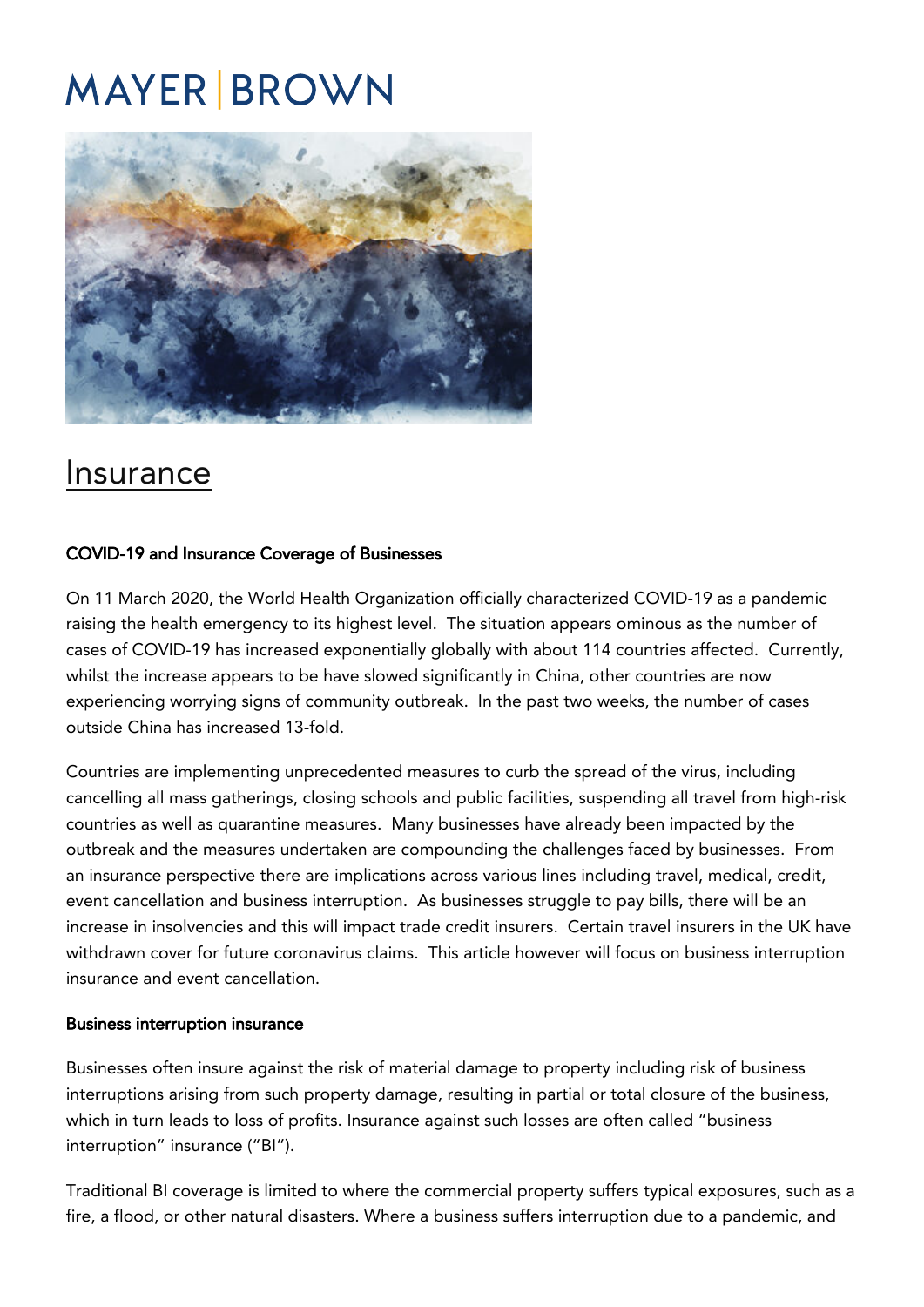has to suspend operations, there is no "physical damage" falling within the definition in the property policy. Business interruption policies may however extend cover to business interruption even when there is no physical damage, for example, denial of access or more specifically in this situation, infectious diseases extension. This type of cover is not always included.

Although there are standard wordings, whether businesses can recover for losses arising from COVID-19 depends on the specific wording of their insurance policies as such extensions are often subject to negotiation and dependent on the nature of the business risk. The insuring clause of an infectious diseases extension may provide that losses result from notifiable human infectious or contagious disease. Coverage is thus contingent on whether the relevant government authority has declared the disease to be notifiable and prior to the disease being declared as such business interruption losses suffered by the insured will not be covered.

Other common wordings include "closing of the premises by order of a public authority as a result of an outbreak of a notifiable disease". This requires a closing order from a public authority, narrowing the scope of coverage. Depending on the actual wordings of their policies, businesses which have decided to voluntarily suspend operations to avoid spreading the virus would not be able to claim on their policies.

Another type of extension is contingent BI, which covers losses suffered as a consequence of damage to property of any direct supplier or customer. Contingent BI may also cover non-physical business interruption, which means businesses may claim for losses arising from the forced closure of suppliers or customers around the globe. Again, this depends on the wordings of the policies.

It is also important to note to seek cover for business interruption losses, the insured need to prove the losses claimed were caused by COVID-19 outbreak (or the restrictions imposed by the Government). This may be difficult when there is general downturn of business. For example, it is possible that even before the mandatory closure of the business, there were very few customers visiting the insured's business due to fear of the virus. In these situations, there may be various issues on the quantification of the loss.

With uncertainly around whether policies provide cover for losses arising from COVID-19 it remains to be seen whether insurers will develop bespoke policies providing specific cover by way of an extension to the traditional business interruption policy or have such losses subject to higher deductibles or sublimits.

#### Event cancellation insurance

Event cancellation insurance covers losses arising from cancellation of one-off events. Professional sporting events, festivals, concerts, and conventions may be costly to plan and host. Countries have already cancelled top-league sport events, artists have cancelled concert tours, and even the upcoming Olympics to be held at Tokyo this year is under the looming threat of COVID-19.

The coverage of any event cancellation insurance depends on the wordings of the policy. Some may be general and offer cover for cancellation due to any reason beyond the control of the event organiser, whereas some may specify the reasons for cancellation. Businesses also have to be aware of any exclusion for communicable or contagious diseases. These exclusions may also exclude cancellations